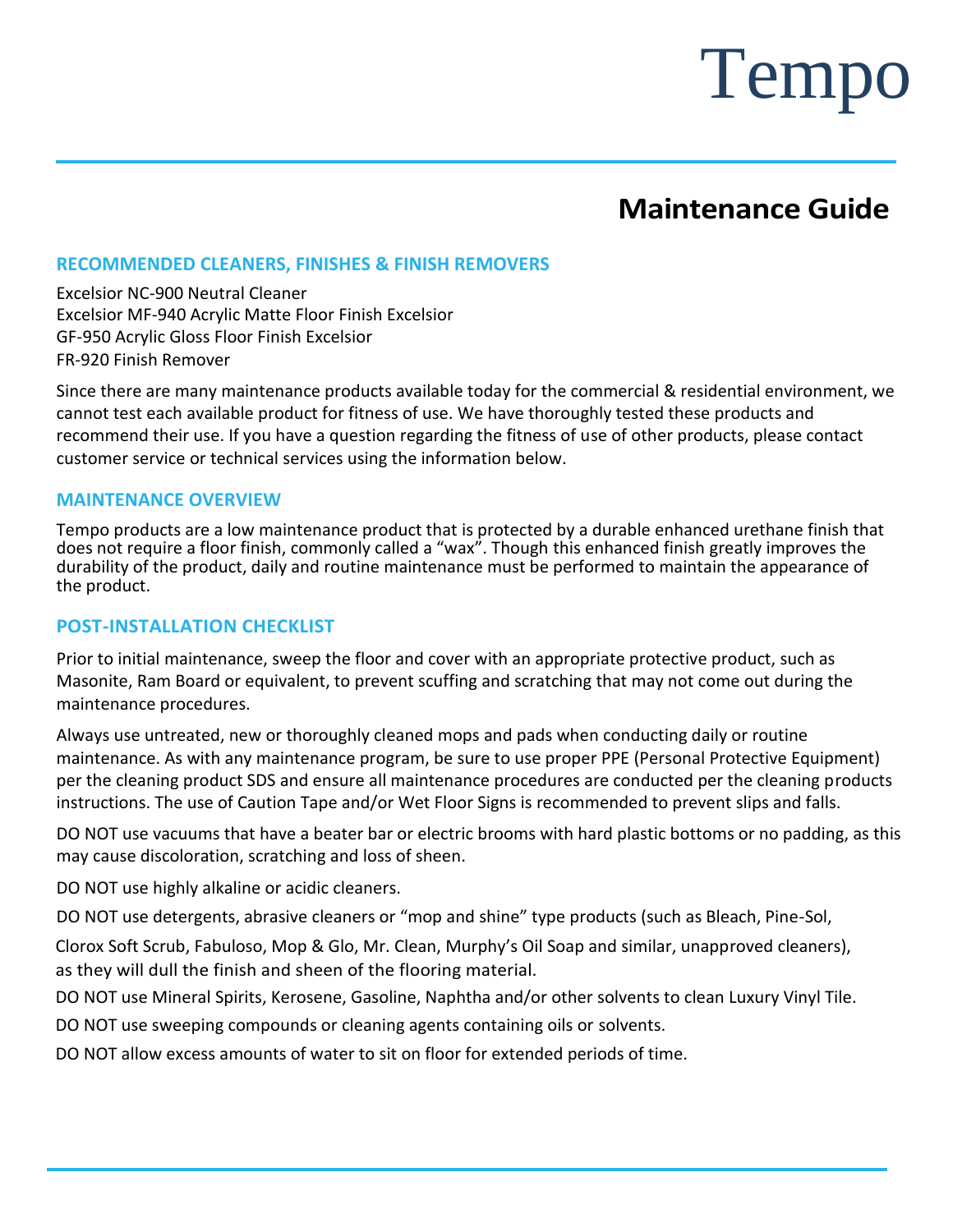### **Maintenance Guide**

#### **INITIAL MAINTENANCE**

Ensure that adhesive (if used) has cured for recommended period of time prior to conducting initial maintenance. Remove any protective coverings prior to cleaning. Sweep, dust mop and/or vacuum flooring to remove any dirt, dust or debris.

Mix 2-4 ounces of Excelsior NC-900 Neutral Cleaner per gallon of clean, potable water and clean floor using a rotary floor machine or an Auto Scrubber with a 22-gauge, nylon soft-bristled brush or 3M 5100 Red Cleaning pad. If flooring is heavily soiled, an additional cleaning may be required.

Use an auto-scrubber, wet vacuum or clean mop to remove any and all excess cleaning solution. Rinse area with clean, cool water and allow floor to dry entirely. Ensure flooring area is clean and that all cleaning residue has been removed (this may require additional rinsing).

#### **OPTIONAL FINISH APPLICATION**

Tempo products do not require a finish. If finish must be applied, ensure that initial maintenance has been conducted prior to applying floor finish.

Flooring area must be free of dust, dirt, debris, adhesive or cleaning residues, and any potential contaminates.

Apply Excelsior MF-940 or Excelsior GF-950 per the installation instructions in 3-5 coats. Allow each coat to dry completely before apply additional coats.

#### **DAILY MAINTENANCE**

**Ensure that initial maintenance has been conducted prior to conducting daily maintenance. Sweep**  or dust mop and vacuum flooring to remove any dirt, dust or debris. Do not use vacuums that have a **beater bar or electric brooms with hard plastic bottoms or no padding, as this may cause discoloration, scratching and loss of sheen**

Mix 2-4 ounces of Excelsior NC-900 per gallon of clean, potable water. Use a clean mop to clean spills, dirt buildup and other debris. Rinse the floor afterwards and allow floor to dry before allowing foot traffic.

#### **ROUTINE MAINTENANCE**

Ensure that initial maintenance has been conducted prior to conducting routine maintenance. Flooring area must be free of dust, dirt and debris.

Mix 2-4 ounces of Excelsior NC-900 per gallon of clean, potable water. Clean floor using a rotary floor machine or an Auto Scrubber with a 22-gauge, nylon soft-bristled brush or 3M 5100 Red Cleaning pad. Rinse area with clean, cool water and allow floor to dry entirely.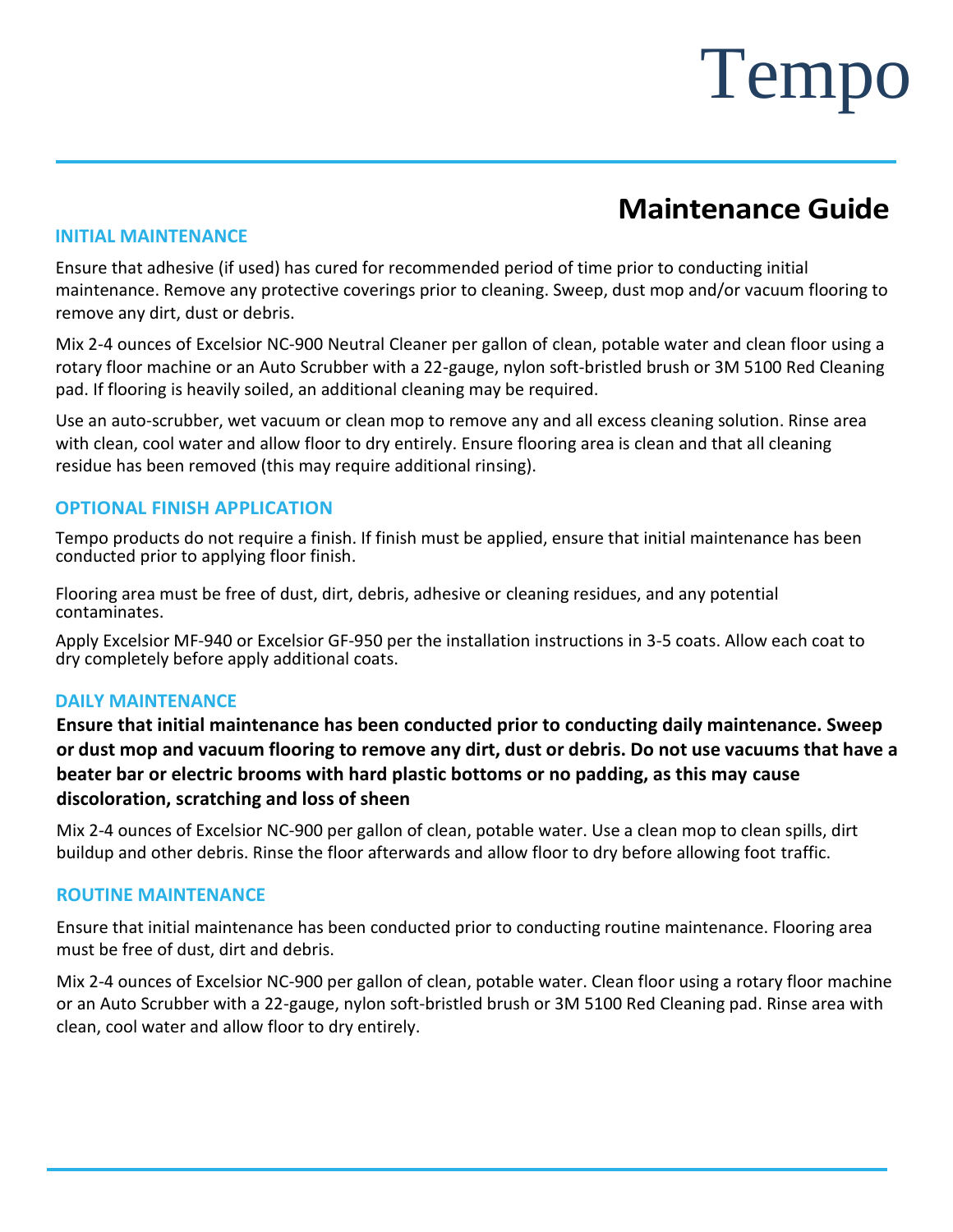### **Maintenance Guide**

#### **FINISH REMOVAL & REAPPLICATION**

If a floor finish is applied, it will need to be regularly removed and reapplied, depending on traffic. The extent of removal will depend on the condition of the finish and whether daily maintenance has been performed to protect the finish.

Sweep or dust mop and vacuum flooring to remove any dirt, dust or debris. For a light stripping, Mix 16 ounces of Excelsior FR-920 per gallon of clean, potable water. For a normal stripping, Mix 32 ounces of Excelsior FR-920 per gallon of clean, potable water. For a heavy removal, Mix 64 ounces of Excelsior PR-920 per gallon of clean, potable water. Using a new or thoroughly cleaned mop, apply the finish remover to the flooring material and allow to remain on the surface for 5-10 minutes. Do not allow remover to dry onto the floor.

Using a rotary floor machine (175 – 350 RPM), scrub floor while wet using 3M 5300 Blue Scrubbing pad.

Use an auto-scrubber, wet vacuum or clean mop to remove any and all excess cleaning solution. Rinse area with clean, cool water and allow floor to dry entirely.

Reapply Excelsior MF-940 or Excelsior GF-950 per the installation instructions in 3-5 coats. Allow each coat to dry completely before applying additional coats.

#### **FLOORING PROTECTION**

Protect newly installed flooring with construction grade paper or protective boards, such as Masonite or Ram Board, to protect flooring from damage by other trades.

Do not slide or drag pallets or heavy equipment across the new flooring. Limit usage and foot traffic according to the adhesive's requirements.

When moving appliances or heavy furniture, protect flooring from scuffing and tearing using temporary floor protection.

All furniture casters must be made of a soft material and must have a contact point of at least 1" in width to limit indentation and flooring damage.

All rolling chairs or seating must have a resilient flooring chair pad installed over the finished floor to protect floor covering.

All fixed furniture legs must have permanent felt or soft rubber floor protectors installed on all contact points to reduce indentation.

Floor protectors must have a flat contact point of at least 1" in width and must cover the entire bottom surface of the furniture leg.

Ensure all furniture castors and chair legs and are clean and free of any and all dirt and debris.

Routinely clean chair castors and furniture legs to ensure that dirt or debris has not built up or become embedded in castors or floor protectors.

Replace chair castors and floor protectors at regular intervals, especially if they become damaged or heavily soiled.

Place walk-off mats at outside entrances. Ensure mats are manufactured with non-staining backs to prevent discoloration.